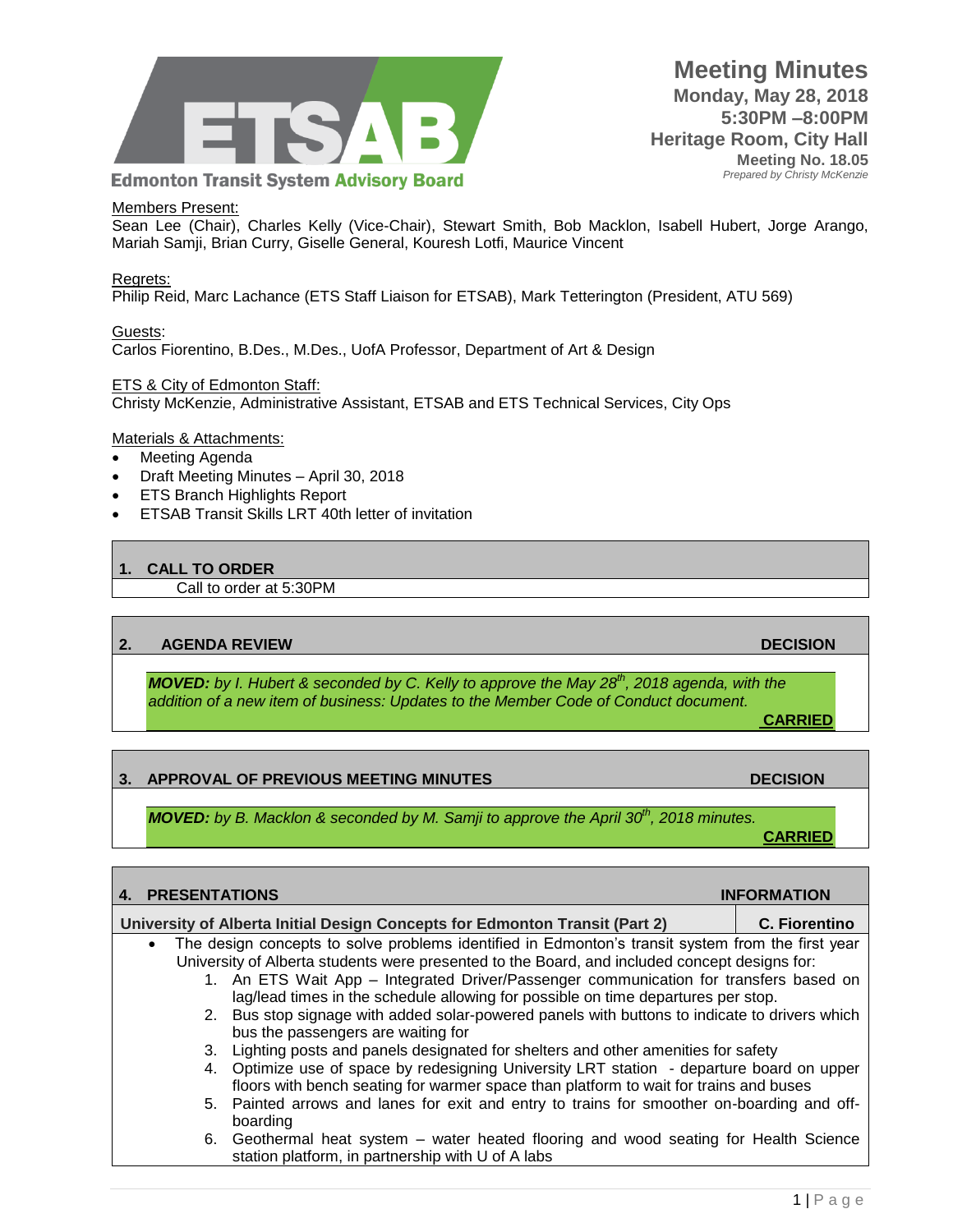- 7. PSD Platform enclosed with automatic doors for entry to trains to insulate the platform space from cold weather coming in through the tunnels
- 8. LRT Car Seating redesign area per car for condensed seating front facing (as in buses) in sections specified for long and short commutes, with a standing only area in the center, which is also for bikes, baby carriages, and wheelchairs. Each seat designed with handle/bar on the back (as in buses) instead of only hangers.
- 9. ETS City Safe app for support from peace officers in the area surrounding the stations for a safer commute
- 10. Simplifying and standardize station signage
- Question and answer period followed, including discussion around:
	- $\circ$  How the ideas are being shared. It was noted that the design concepts are being used as examples for upcoming classes, and presented to the ETS Advisory Board for the past two years, with plans to continue to bring them.
	- $\circ$  Using street level for departure Boards, and the use of nine LCD screens in Hub mall.
	- $\circ$  Accessibility for mobility aids was noted as an important consideration by students in their future design concepts.
	- o The design concept on wayfinding signage standardization and its alignment to the Board's upcoming sub-committee was noted.

| 5. | <b>FOR APPROVAL</b>                                                                                                                                                                                                                                                                                                                                                                                                                                                                       | <b>DECISION</b>    |  |  |  |
|----|-------------------------------------------------------------------------------------------------------------------------------------------------------------------------------------------------------------------------------------------------------------------------------------------------------------------------------------------------------------------------------------------------------------------------------------------------------------------------------------------|--------------------|--|--|--|
|    | <b>ETSAB Gondola Report - Recommendations/cover page changes</b>                                                                                                                                                                                                                                                                                                                                                                                                                          | S. Lee             |  |  |  |
|    | Adjustments to the recommendations being submitted along with the report were brought forwarded<br>$\bullet$<br>for Board review and approval. This included the recommendations being reduced after some<br>discussion on scope from two to one, and minor wording changes/additions by the Board.                                                                                                                                                                                       |                    |  |  |  |
|    | <b>MOVED:</b> by M. Samji & seconded by B. Macklon to approve the changes to the recommendations<br>to read:<br>That Administration, in consultation with key stakeholders conduct a study to explore the high-level<br>feasibility and benefits of building an urban gondola as an alternative or complementary solution to<br>other transport options across and into the river valley that is fully-integrated into our public transit<br>system, and the communities it would serve." | <b>CARRIED</b>     |  |  |  |
|    |                                                                                                                                                                                                                                                                                                                                                                                                                                                                                           |                    |  |  |  |
| 6. | <b>NEW BUSINESS</b>                                                                                                                                                                                                                                                                                                                                                                                                                                                                       | <b>INFORMATION</b> |  |  |  |
|    | <b>Welcome New Members</b>                                                                                                                                                                                                                                                                                                                                                                                                                                                                | S. Lee             |  |  |  |
|    | The three new members of the Board were officially welcomed and provided brief introductions to<br>$\bullet$<br>reappointed members. Giselle General, Kouresh Lotfi, Maurice Vincent are the new members.<br>The Board terms begin in May and end in April annually.                                                                                                                                                                                                                      |                    |  |  |  |
|    | <b>Administrative Items</b>                                                                                                                                                                                                                                                                                                                                                                                                                                                               | S. Lee             |  |  |  |
|    | Members were reminded to submit expressions of interest for attendance at the fall CUTA<br>$\bullet$<br>conference prior to the June meeting.<br>Members were encouraged to attend the upcoming LRT 40 <sup>th</sup> Anniversary Open House, and the<br>$\bullet$<br>2018 ETS Transit Skills Competition.                                                                                                                                                                                 |                    |  |  |  |
|    | Members were requested to sign up to participate in one or both sub-committees as time allows<br>$\bullet$<br>prior to the next General meeting of the Board, and accept the invitation to the Bus Network<br>Redesign meeting coming up on June 20 <sup>th</sup> .                                                                                                                                                                                                                       |                    |  |  |  |
|    |                                                                                                                                                                                                                                                                                                                                                                                                                                                                                           |                    |  |  |  |

#### **Luncheon Debrief - May 22nd**

- The members who were able to attend the luncheon confirmed that the session was valuable and shared with the Board the key topics of discussion.
- Councillor McKeen, Councillor Knack, Councillor Benga, and Councillor Henderson were in attendance.

## **Council Member Advisor for ETSAB S. Lee**

Councillor Knack's role with ETSAB as the Council Member Advisor was discussed, including: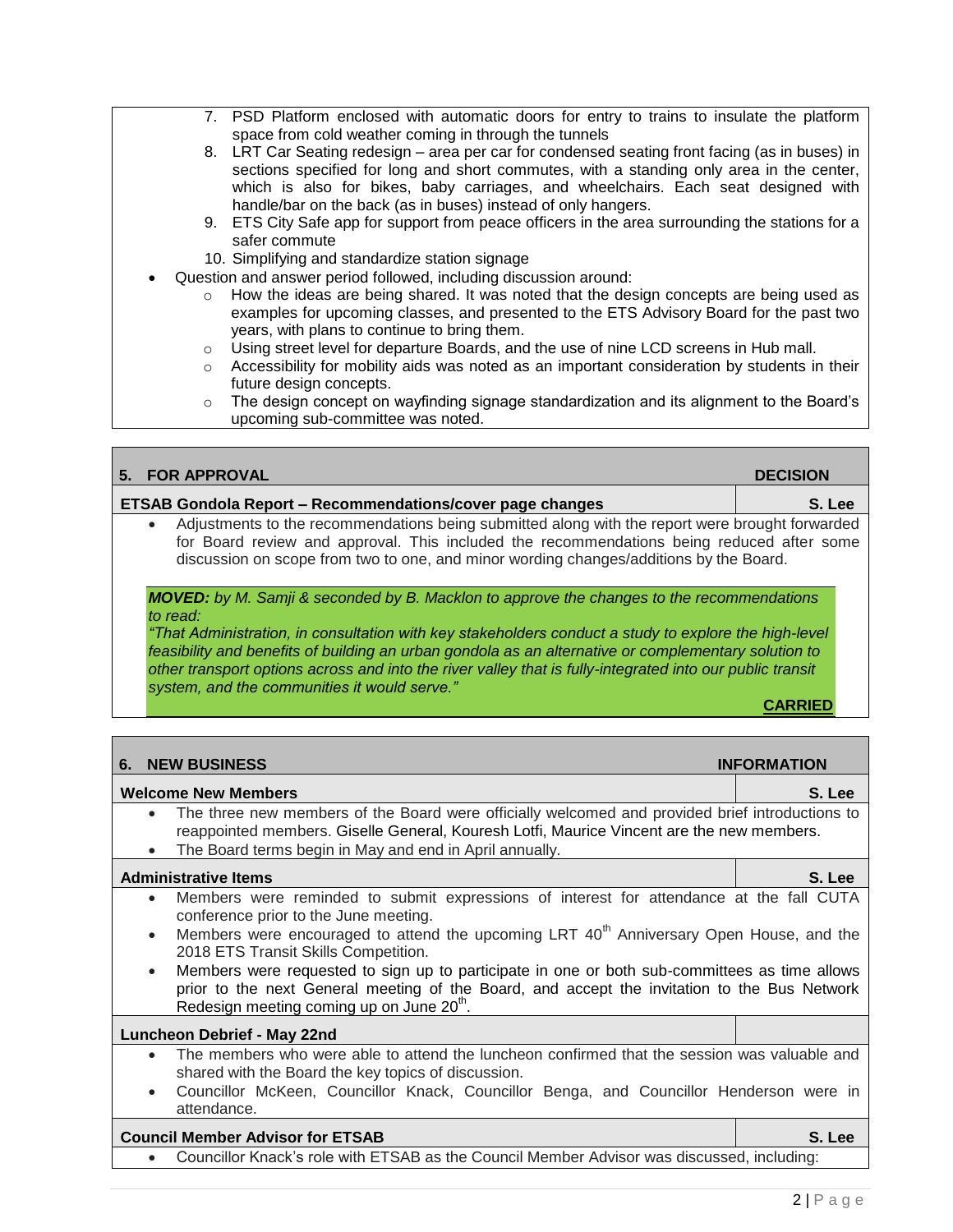- o Quarterly check-in or standing item on the agenda for updates on emerging pressing issues for Council was noted as of value to the Board.
- o Advice re, items such as:
	- How can the Board support Council initiatives related to Transit?
	- **How to reconnect with Council about previously submitted Board reports, if some** issues noted have yet to be addressed.
	- When is the best time for presentation of specific work plan deliverables?

Updates to the Member Code of Conduct document **B. B. Macklon**  The member appointments as Liaisons to other Boards and committees will be added to the member Code of Conduct for approval at an upcoming meeting. Some clarification around the scope was requested from members. It was confirmed that the documentation should be kept general rather than specific to current assignments.

| <b>SUB-COMMITTEE UPDATES</b><br>7.                                                                                                                                                                                                                                                                                                       | <b>INFORMATION</b> |
|------------------------------------------------------------------------------------------------------------------------------------------------------------------------------------------------------------------------------------------------------------------------------------------------------------------------------------------|--------------------|
| <b>Transit Innovation</b>                                                                                                                                                                                                                                                                                                                | I. Hubert          |
| Isabell requested member interest in leading this sub-committee going forward, as she will take<br>$\bullet$<br>over the lead for the First Mile/Last Mile sub-committee from June.                                                                                                                                                      |                    |
| Topics discussed at the May meeting included a news article on hyperloop duorail between<br>$\bullet$<br>Edmonton and Calgary, the potential partnership between the City and Enoch Cree Nation for public<br>transit, Councillor Knack's Advisor role with the Board, and the automation of text to speech<br>announcements on transit. |                    |
| <b>First Mile/Last Mile</b>                                                                                                                                                                                                                                                                                                              | S. Lee             |
| The report on First Mile/Last Mile is 2/3 complete, with anticipated submission for Board approval in<br>$\bullet$<br>July. The Board discussed timing of presentation to Council, and possible alignment with ETS<br>Administration reports on the same topic in late fall 2018.                                                        |                    |
| <b>Standing Items</b>                                                                                                                                                                                                                                                                                                                    | C. Kelly           |
| The items with potential updates were reviewed as listed.                                                                                                                                                                                                                                                                                |                    |
| Wayfinding                                                                                                                                                                                                                                                                                                                               | J. Arango          |
| Jorge will send out an invitation for a June meeting to begin work on the Terms of Reference for the<br>committee.                                                                                                                                                                                                                       |                    |
|                                                                                                                                                                                                                                                                                                                                          |                    |
| <b>INFORMATION SECTION</b><br>8.                                                                                                                                                                                                                                                                                                         | <b>INFORMATION</b> |
| ATIIBAA                                                                                                                                                                                                                                                                                                                                  |                    |

## **ATU569**

 $\bullet$  n/a

**DATS Advisory Group (DAG) Update B. Macklon** DATS has reinstated the mail out of monthly passes for AISH users who have qualified for Ride Transit passes. Since the start of the Ride Transit program, AISH users were required to pick them up from leisure centres or the integrated service center on a monthly basis.

#### **[ETS Branch Highlights Report](https://docs.google.com/a/edmonton.ca/spreadsheets/d/1_t6r4fH6hdfOQtXhpM0t8Y71Re9ot_Jr4I-aGrD1Z5I/edit?usp=sharing) M. Lachance**

- The ETS Branch Highlights report was reviewed.
- Questions for ETS Administration included request for:
	- o Fall guided tour of ETS facilities
		- o Copy of or presentation on upcoming reports in advance for comments/review:
			- The First/Last KM study overview presentation at an upcoming Board meeting<br>A copy of Park and Ride Strategy report and undate on any partnerships
				- A copy of Park and Ride Strategy report and update on any partnerships with private industry in advance of it being publicly posted.
		- o Requested to know who is leading the Metro Line Signaling project through next steps now that Eddie is back to ETS Branch Manager.